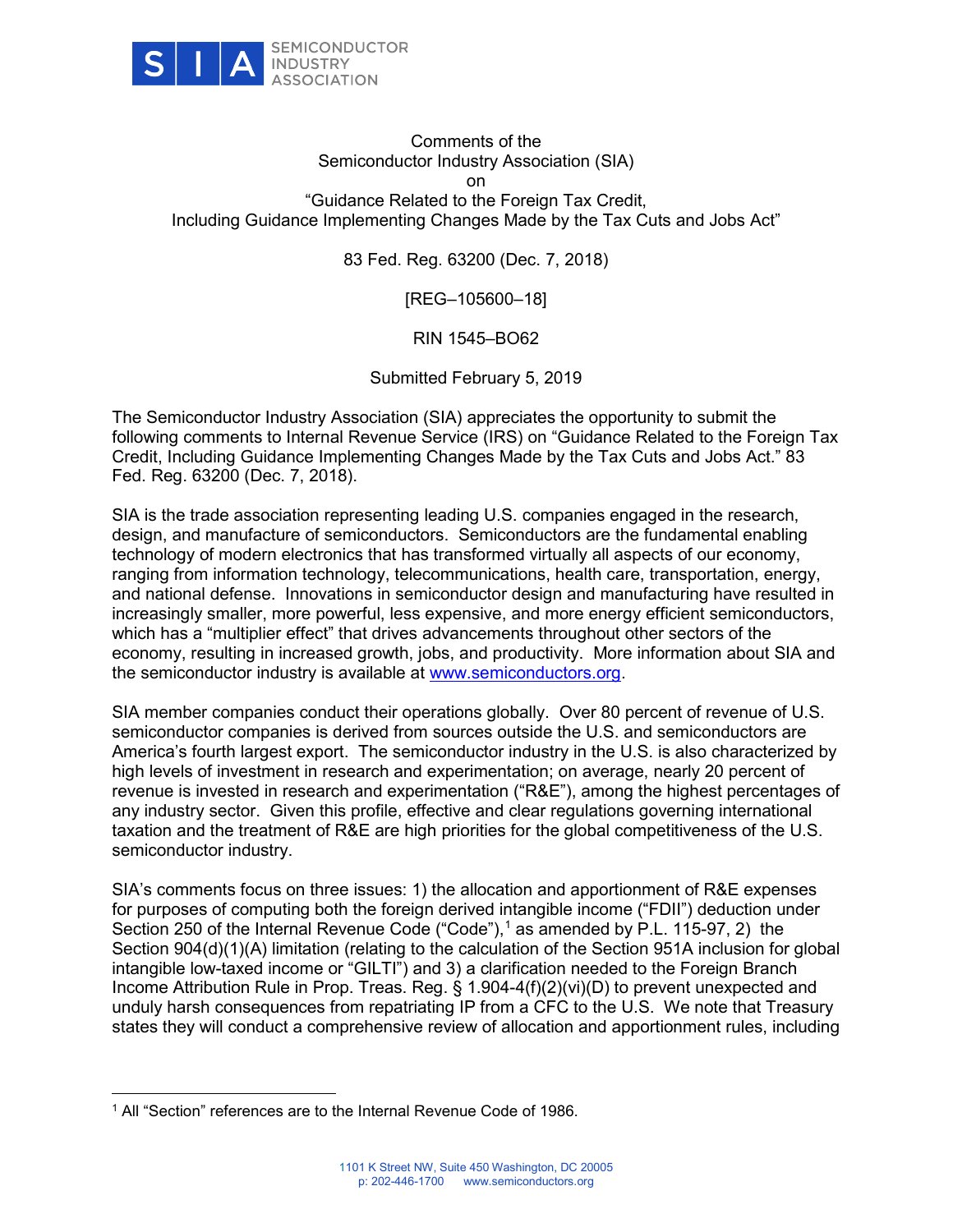

for R&E expenses,<sup>[2](#page-1-0)</sup> but we nonetheless believe it is important to include these points in our comments on this proposal.

## 1. R&E Expenses & GILTI Basket

For purposes of Section 904(d)(1)(A), guidance should be issued confirming that allocation and apportionment of U.S.-level R&E expenses to the GILTI basket is not required unless the controlled foreign corporations ("CFC") has an ownership or beneficial interest (hereinafter referred to as ownership) in the intellectual property ("IP") resulting from the R&E. In instances where the ownership of the IP resulting from the R&E is in the United States R&E expenses should only be allocated to classes of income that are directly created or earned by the activities of the U.S. IP owner. Put another way, in these contexts, R&E expenses should not be allocated to the class of income constituting deemed dividends from CFCs. In particular, when a U.S. parent owns the IP and contracts with its CFCs solely to perform support functions (whether those functions include sales, manufacturing or other support), the only taxpayer benefitting from the income derived from the R&E is the U.S. parent, and not the foreign CFC. In this context, income earned by the CFCs arises solely from their functions, and not from any IP generated by the R&E expenses ultimately borne by the U.S. parent. The CFCs do not reasonably expect to receive any benefits from this effort. Because the CFC's income does not include any return to IP, such income should not attract any R&E expense.

# 2. R&E Expenses and Sales Method/Gross Income Method

More generally, for purposes of Section 904, guidance should be issued to clarify that the sales method of allocating and apportioning U.S.-level R&E expense takes into account only sales by controlled or uncontrolled parties of products involving intangible property that was licensed or sold by the taxpayer to such parties. Similarly, for purposes of Section 904, guidance should be issued to provide that the gross income method of allocating and apportioning U.S.-level R&E expense takes into account only gross income from the exploitation of intangible property, for example (1) royalty income, or (2) income from sales of a product by a taxpayer that owns or licenses intangible property embedded in the product. The changes to the international tax rules, in particular the changes to the foreign tax credit system, have put additional pressure on the appropriate allocation of R&E expense.

The recommended rule can be illustrated in the following example:

A U.S. company performs R&E and owns all intangible property resulting from the R&E. The U.S. company contracts with a foreign affiliate, CFC 1, to manufacture products using the IP. CFC 1 has no rights to sell the products to third parties. CFC 1 sells these products to U.S. company. U.S. company sells the products to U.S. customers, and to another affiliate, CFC 2, for on-sale to foreign customers. Under the sales method for allocating R&E expense, the sales by CFC 1 and CFC 2 are not considered because CFC 1 and CFC 2 have not licensed or acquired any intangible property resulting from the R&E. The sales of the U.S. company to customers and to CFC 2, and the sales of CFC 2 to customers, are considered, consistent with the current rule against double counting in Treas. Reg. §1.861-17(c)(3)(iii). Under the gross income method for allocating R&E expense, only the gross income of the U.S. company from the sale of products to U.S. customers and to CFC 2 is considered, because neither CFC 1 nor CFC 2 have licensed or acquired any intangible property resulting from the R&E.

<span id="page-1-0"></span><sup>2</sup> See 83. Fed. Reg. at 63201.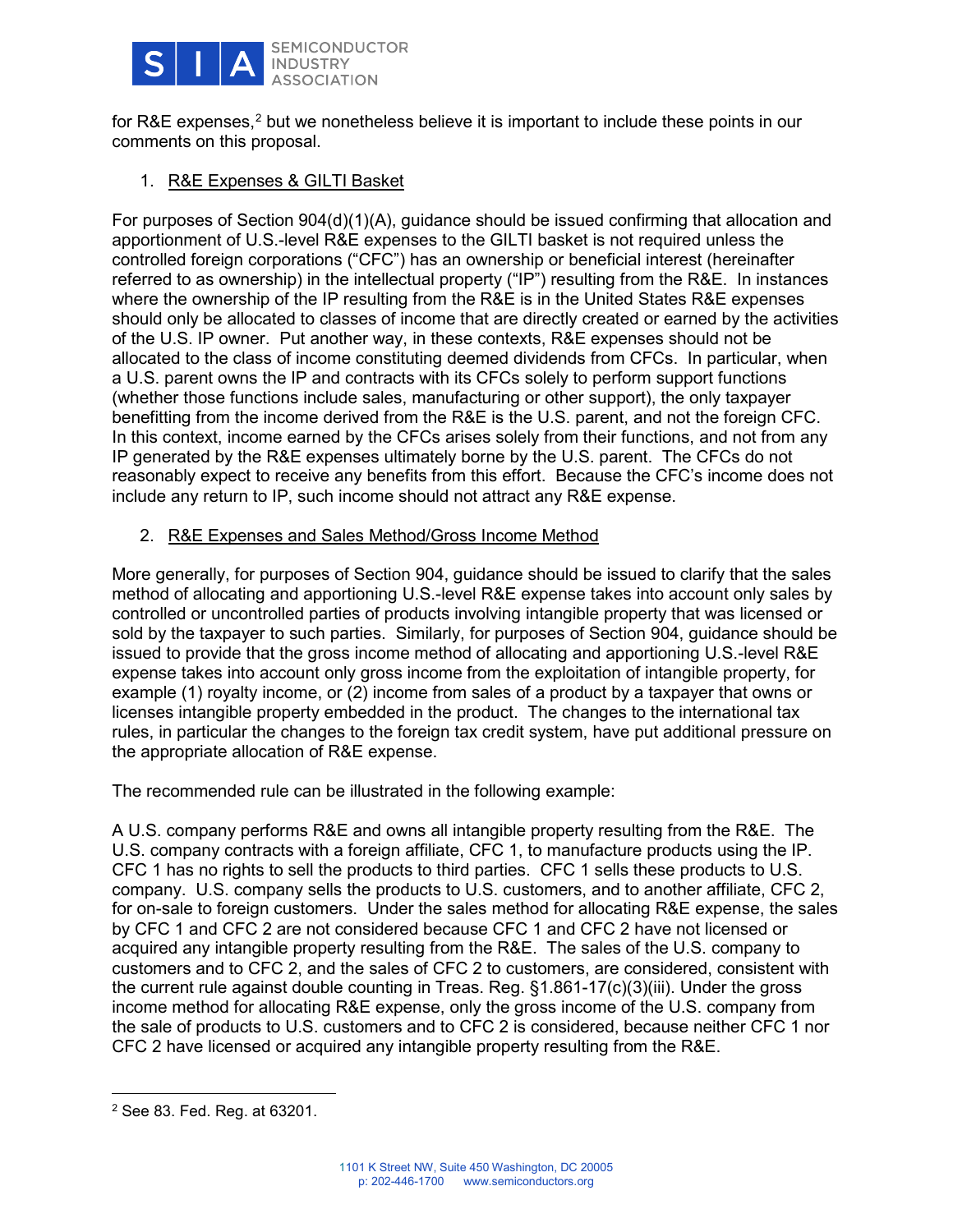

It should also provide that the election to use either the sales or gross income method be made on an annual basis.

## 3. R&E Expenses and Gross Income Method

For purposes of Section 904, guidance should be issued to clarify that the gross income used for allocating and apportioning U.S.-level "R&E" under the gross income method does not include gross income that is treated as exempt income based on the section 250 deduction. This is consistent with the rule in Proposed Treas. Reg. §1.861–8(d)(2)(ii)(C)(1). An explicit reference to this rule should be provided in Treas. Reg. §1.861-17(d), or an explicit reference to Treas. Reg. § 1.861-17(d) should be provided in Proposed Treas. Reg. §1.861–8(d)(2)(ii)(C)(1).

#### 4. Section 960 Subpart F Income Groups

Prop Treas. Reg. §1.960-1(d)(2)(ii)(B) creates multiple general limitation subpart F income groups for purposes of Section 960(a). The proposed regulations provide that no foreign taxes attributable to a subpart F income group are deemed paid by the U.S. shareholder unless there is positive net subpart F income in that subpart F income group. This can result in stranded foreign taxes due to timing differences even when there is a general limitation subpart F inclusion, thereby resulting in double taxation of general limitation subpart F income over time.

SIA recommends that the IRS should issue guidance to provide that all items of general limitation subpart F income should be considered one item for purpose of determining whether foreign income taxes are "properly attributable" to subpart F income under section 960(a).

#### 5. Foreign Branch Income Attribution Rule in Prop. Treas. Reg. § 1.904-4(f)(2)(vi)(D)

Prop. Treas. Reg.  $§1.904-4(f)(2)(vi)(D)$  requires income arising from intangible property that has been transferred to or from a foreign branch to be attributed back to the foreign branch or foreign branch owner. This rule should be modified so that it does not unfairly negatively impact companies based on the form in which they repatriated, or the form in which they will repatriate, IP from a CFC to the United States.

If the form of IP repatriation was to A) check the box on a CFC and then immediately transfer the IP to a U.S. corporation (Form A), rather than to B) transfer the IP to a U.S. corporation and then check the box on the CFC (Form B), under a literal reading, the proposed regulation would result in increased foreign branch income for the U.S. corporation, with the U.S. corporation's Section 250 deduction for FDII being correspondingly reduced. In Form A, there is a transitory "ownership" of the IP by the branch and no basis step up, but in Form B, the branch never "owns" the IP, the U.S. corporation may get a basis step up, and Prop. Treas. Reg. § 1.904- 4(f)(2)(vi)(D) does not apply.

A goal of the 2017 tax legislation was to disincentivize taxpayers from keeping IP offshore. Consistent with this goal, many companies repatriated, or are currently contemplating a repatriation of, IP (and associated income) to the United States to reduce foreign taxes and address BEPS concerns by aligning IP profits with the so-called DEMPE functions. While these companies considered it worthwhile for the income to be taxed at the higher FDII rate rather than the Global Intangible Low-Taxed Income ("GILTI") rate to reduce foreign taxes and address BEPS concerns, they did not expect and could not have reasonably expected the income to be assigned to (and taxed in) the foreign branch income basket. Repatriating IP to the U.S. should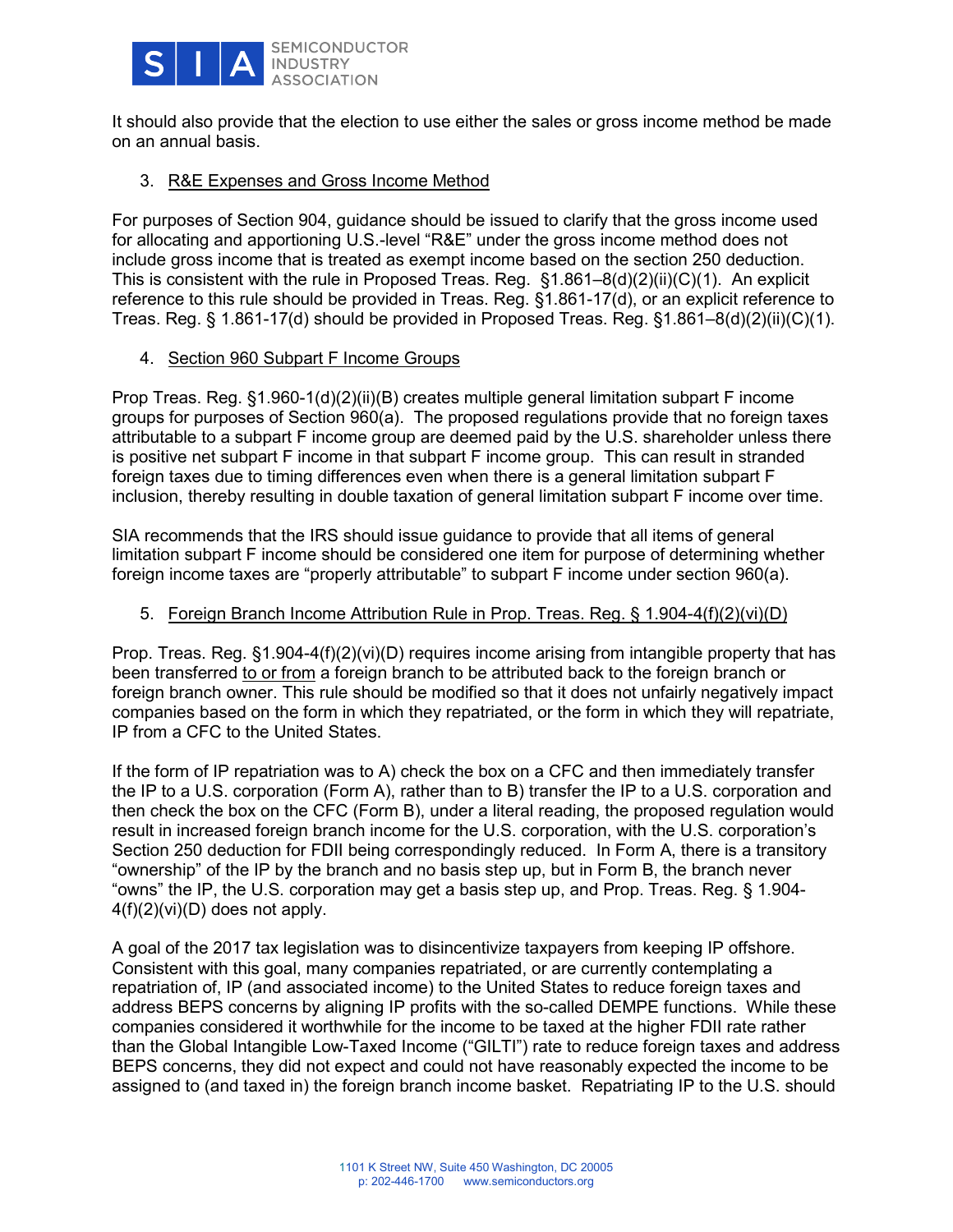

be regarded and not resourced as foreign branch income regardless of the ordering or form of this transfer.

The stated purpose of the reattribution provision of the proposed regulation is to guard against "non-economic reallocations of gross income attributable to the foreign branch category." There is no non-economic reallocation in repatriation Form A): the U.S. corporation simply repatriated IP to the United States which was a goal of Congress in enacting the FDII deduction and aligns with BEPS concerns.

We believe Prop. Treas. Reg. § 1.904-4(f)(2)(vi)(D) should be clarified to exclude transfers of IP from a CFC to a U.S. corporation where the IP is transitorily owned by a branch, as in Form A). Our suggestion for revision is:

(D) *Certain transfers of intangible property.* For purposes of applying this paragraph (f)(2)(vi), the amount of gross income attributable to a foreign branch (and the amount of gross income attributable to its foreign branch owner) that is not passive category income must be adjusted under the principles of paragraph (f)(2)(vi)(B) of this section to reflect all transactions that are disregarded for Federal income tax purposes in which property described in section 367(d)(4) is transferred to or from a foreign branch, whether or not a disregarded payment is made in connection with the transfer. *Transitory ownership by a foreign branch that neither enhances nor exploits the section 367(d)(4) property will not be considered a transfer for purposes of this paragraph (f)(2)(vi)(D).* For purposes of this paragraph, transitory ownership shall be considered ownership for a period of 10 days or less. In determining the amount of gross income that is attributable to a foreign branch that must be adjusted by reason of this paragraph (f)(2)(vi)(D), the principles of sections 367(d) and 482 apply. For example, if a foreign branch owner transfers property described in section 367(d)(4), the principles of section 367(d) are applied by treating the foreign branch as a separate corporation to which the property is transferred in exchange for stock of the corporation in a transaction described in section 351.

The treatment could also be clarified in an example:

Proposed Treas. Reg. §1.904-4(f)(2)(i) Example (4) Certain transfers of intangible property:

- (A) Facts. P, a domestic corporation, owns FDE, a disregarded entity that is a foreign branch within the meaning of paragraph (f)(3)(iii) of this section. FDE's develops and exploits property described in section 367(d)(4), which it transfers to P for exploitation by P. Under Proposed Treas. Reg. §1.904-4(f)(2)(vi)(D), income of FDE must be increased and income of P must be decreased annually to reflect the income earned by A from the transferred intangible property.
- (B) Facts. P, a domestic corporation, owns CFC1, a regarded foreign entity. CFC1 develops and exploits property described in section 367(d)(4). In order to repatriate the intangible property to the US, P makes an election to treat CFC1 as a disregarded entity. The next day CFC1, which has become an FDE, distributes the IP to P. Since the ownership of the IP by FDE is transitory and the IP was neither enhanced nor exploited by FDE, no gross income is adjusted under Proposed Treas. Reg. §1.904-4(f)(2)(vi)(D) because of the transfer.